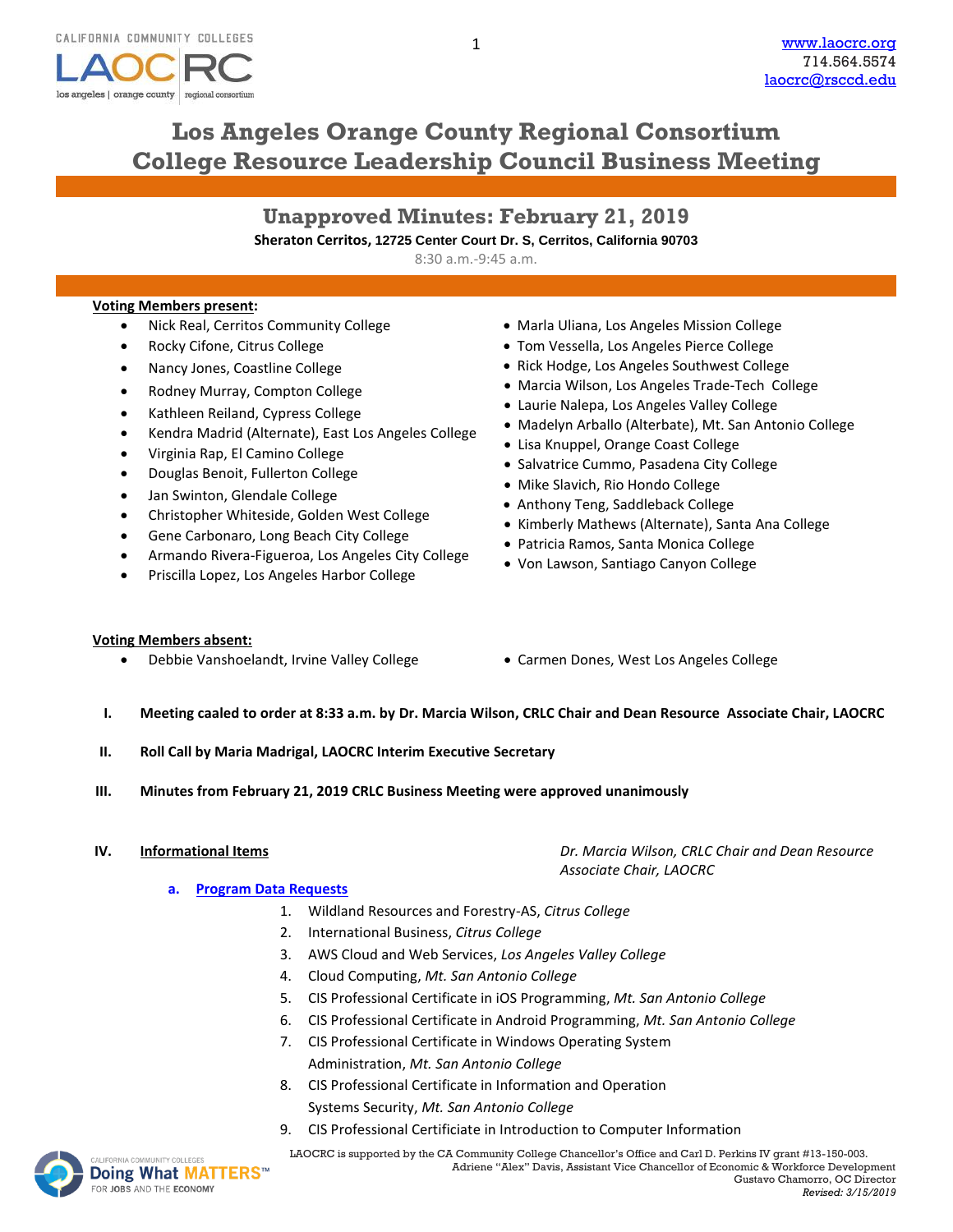

- Technology, *Mt. San Antonio College*
- 10. Administrative Assistant Level 1, *Mt. San Antonio College*
- 11. Immersive Media (AR/VR) Certificate of Achievement, *Orange Coast College*
- 12. Media Arts and Creative Entertainment Certificate of Achievement, *Orange Coast College*
- 13. Basic Fire Academy, *Rio Hondo College*
- 14. Computer Information Technology/Network Technician, *Rio Hondo College*
	- a. *Originally submitted June 2016*
- 15. Criminal Justice, *Rio Hondo College*
- 16. Certificate of Achievement in American Sign Language, *Rio Hondo College*
- 17. Deaf Studies, *Rio Hondo College*

### **b. Pre-Approved Programs**

1. **[Cloud Computing Practitioner](https://www.regionalcte.org/browse/4BB74)**, *Rio Hondo College*

**V. Action Items** *Dr. Marcia Wilson, CRLC Chair and Dean Resource Associate Chair, LAOCRC*

- **a. [Program Recommendation](https://www.regionalcte.org/browse?region=4&status=4&search=&submit=) ; Motion: Tom Vessela, Los Angeles Pierce College; Second: Mike Slavich, Rio Hondo College; APPROVED unanimously** 
	- 1. **[Character and Background Design for Animation and Game Art](https://www.regionalcte.org/browse/4nYDZ)**, *Cypress College*
	- 2. **[Motion Design](https://www.regionalcte.org/browse/4pOjZ)**, *Cypress College*
	- 3. **[Storyboarding](https://www.regionalcte.org/browse/3JR23)**, *Cypress College*
	- 4. **[Advanced Transportation Technology-CoA](https://www.regionalcte.org/browse/Zykz3)***, Long Beach City College*
	- 5. **[Electrical Technology, Automation Technician-AS\\_CoA](https://www.regionalcte.org/browse/3OzV4)***, Long Beach City College*
	- 6. **[Electrical Technology, CISCO Certified Network Installation Associate-AS\\_CoA](https://www.regionalcte.org/browse/38BnZ)**, *Long Beach City College*
	- 7. **[Electrical Technology, General Industrial Electrician-AS\\_CoA](https://www.regionalcte.org/browse/4PzjK)**, *Long Beach City College*
	- 8. **[Electrical Technology, NETA High Voltage Test Technician-AS\\_CoA](https://www.regionalcte.org/browse/KonD3)**, *Long Beach City College*
	- 9. **[Electrical Technology, Solar Installation and Maintenance-AS\\_CoA](https://www.regionalcte.org/browse/3Wjb4)**, *Long Beach City College*
	- 10. **[Electrical Technology, Traffic Signal Technician-AS\\_CoA](https://www.regionalcte.org/browse/4Ez13)**, *Long Beach City College*
	- 11. **[Library Technician-AS](https://www.regionalcte.org/browse/40OJZ)**, *Long Beach City College*
	- 12. **[Associate of Science: HVACR Technician](https://www.regionalcte.org/browse/4PP64)**, *Los Angeles Trade-Tech College*
	- 13. **[Associate Preschool Teacher](https://www.regionalcte.org/browse/Z9zP4)**, *Orange Coast College*
	- 14. **[Meeting and Event Management A.S.](https://www.regionalcte.org/browse/3XpV3)**, *Orange Coast College*
	- 15. **[Social Media Strategist Certificate of Achievement](https://www.regionalcte.org/browse/3GexZ)***, Orange Coast College*
	- 16. **[Accounting for Government and Nonprofit Organizations](https://www.regionalcte.org/browse/KABwZ)**, *Rio Hondo College*
	- 17. **[Applied Geographic Information Systems AS Degree](https://www.regionalcte.org/browse/ZY9dZ)**, *Rio Hondo College*
	- 18. **[Computer Information Technology/Network Technician](https://www.regionalcte.org/browse/4PPj4)**, *Rio Hondo College*
	- 19. **[CyberSecurity/Information Security Analyst](https://www.regionalcte.org/browse/KkzR3)**, *Saddleback College*
	- 20. **[Personal Training Specialist](https://www.regionalcte.org/browse/KlRE4)**, *Saddleback College*
	- 21. **[Yoga Instructor](https://www.regionalcte.org/browse/3W9bZ)**, *Saddleback College*

### **VI. Update, Discussion, and/or Action Items**

- 
- **a.** Executive Director Update *Dr. Adriene "Alex" Davis, Executive Director, LAOCRC*
	- **i.** Los Angeles Director
		- 1. Karen Childers, has been offerend the Los Angeles Director position and her hire date is March 6<sup>th</sup>, 2019.
			- a. She will be visiting the colleges to meet personally with Voting Members and staff.

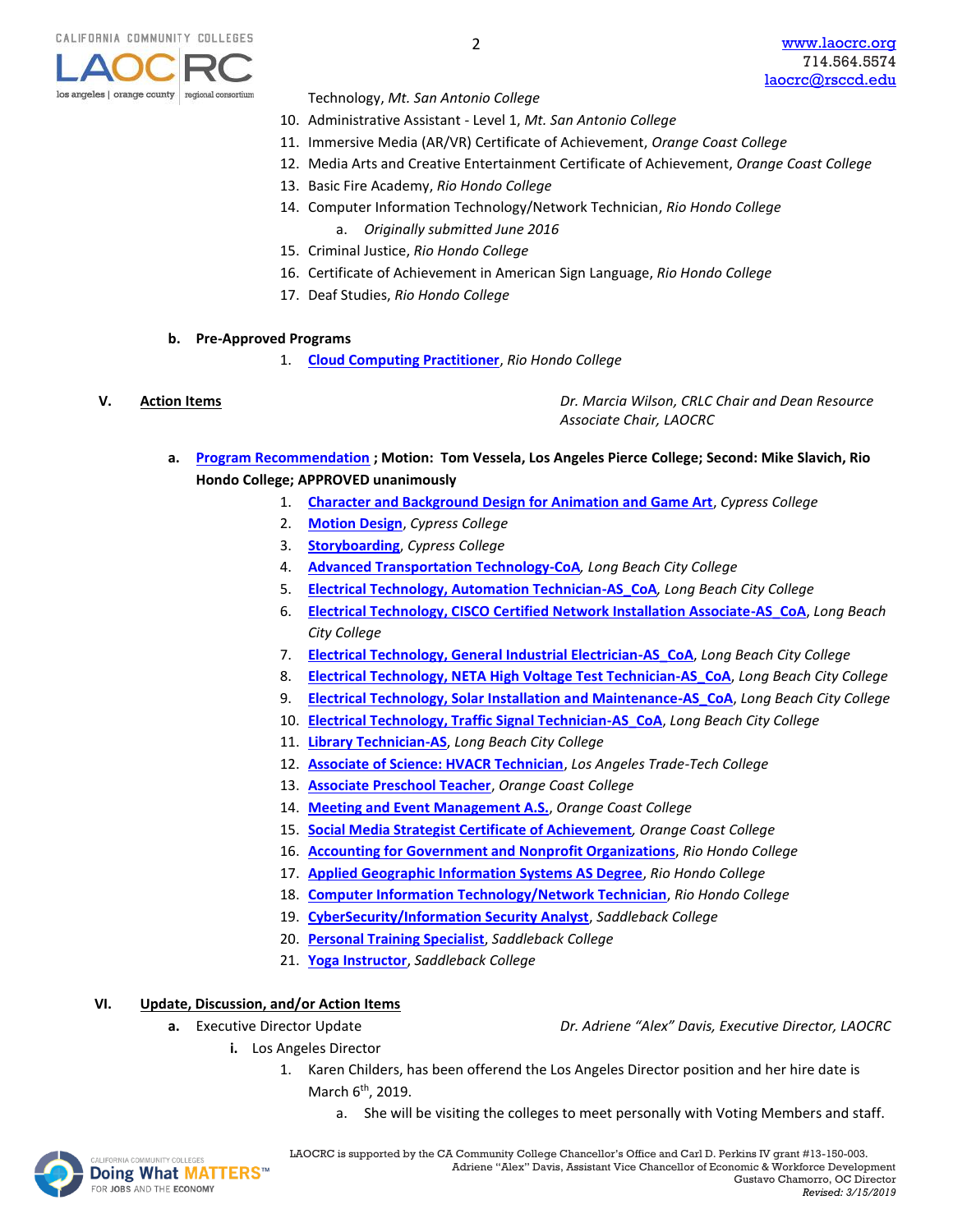los angeles | orange county

# **ii.** SWP 19/20

regional consortius

- 1. Dr. Davis introduced Ms. Esther Landin the new Director of Special Programs for SWP; she works directly with Sarah Santoyo.
- 2. Dr. Chamorro and Dr. Davis have already inputted the information into Nova for 19/20 applications.
	- a. There are some details that will be needed from the field in regards to the budget that need to be collected
		- i. Keep in mind that we have 30 months for each allocation, however, your budget plan doesn't have to reflect 30 months. You may have your budget for a certain allocation for 1 year, 1 ½ years, 2 years, etc. Due to the overlapping of the funds you might want to consider making your adjusting your plans.
		- ii. You will see an email from Dr. Davis' office regarding this information and templates requesting the information we need to input to Nova.
	- b. In addition to budget information, there will be a request for more information regarding your partners and their salaries.
- 

**b.** Fiscal Agent Update Ms. Esther Landin, Director of Special Programs for Strong Workforce Program

- **i.** Ms. Landin provided a brief presentations going over the "Strong Workforce Program Regional Funds: Expenditure Reports for 2016-2017 and 2017-2018.
- **ii.** For year 16-17 the region is about 76% spent; they still need to process all invoices. The deadline to submit invoices is **March 6th, 2019**.
- **iii.** In regards to the 16-17 and 17-18 expenditures, the region is about 92% spent.
	- 1. **Q & A**
		- a. Do the checks need to be cleared yet?
			- i. No; as long as you have it as an encumbrance you may submit your invoice.
			- ii. Any encumbrances that were included in the last report are included on these expenditures.
		- b. As the fiscal agent, are you monitoring the budget if funds are placed under salaries to hire an individual? If the individual is not hired yet, do you monitor to make sure the funds are staying on the salary accounts?
			- i. Yes; in the case the funds are re-purposed the colleges need to submit a project modification to the fiscal agent. There should be communication with the project lead.
- **iv.** Ms. Landin went over the roles to make sure the region has a clearer picture of who to contact regarding fiscal agent questions:
	- 1. Resource Development Coordinator (Francisco VIIIaseñor-Villasenor francisco@rsccd.edu; Alejandra Landa- [landa\\_alejandra@rsccd.edu](mailto:landa_alejandra@rsccd.edu) )
		- a. Receive/Process Invoices
		- b. Invoice Reminders
		- c. Track Expenditures
		- d. Receive/Process PA
		- e. Receive/Process Budget Modifications
		- f. Outstanding Paperwork
	- 2. SWP Director (Ms. Esther Landin- landin esther@rsccd.edu 714-480-7471)
		- a. Develop/Approve PA
		- b. Develop/Approve Budget Modifications



UNITYCOLLEGES **LAOCRC** is supported by the CA Community College Chancellor's Office and Carl D. Perkins IV grant #13-150-003. Adriene "Alex" Davis, Assistant Vice Chancellor of Economic & Workforce Development Gustavo Chamorro, OC Director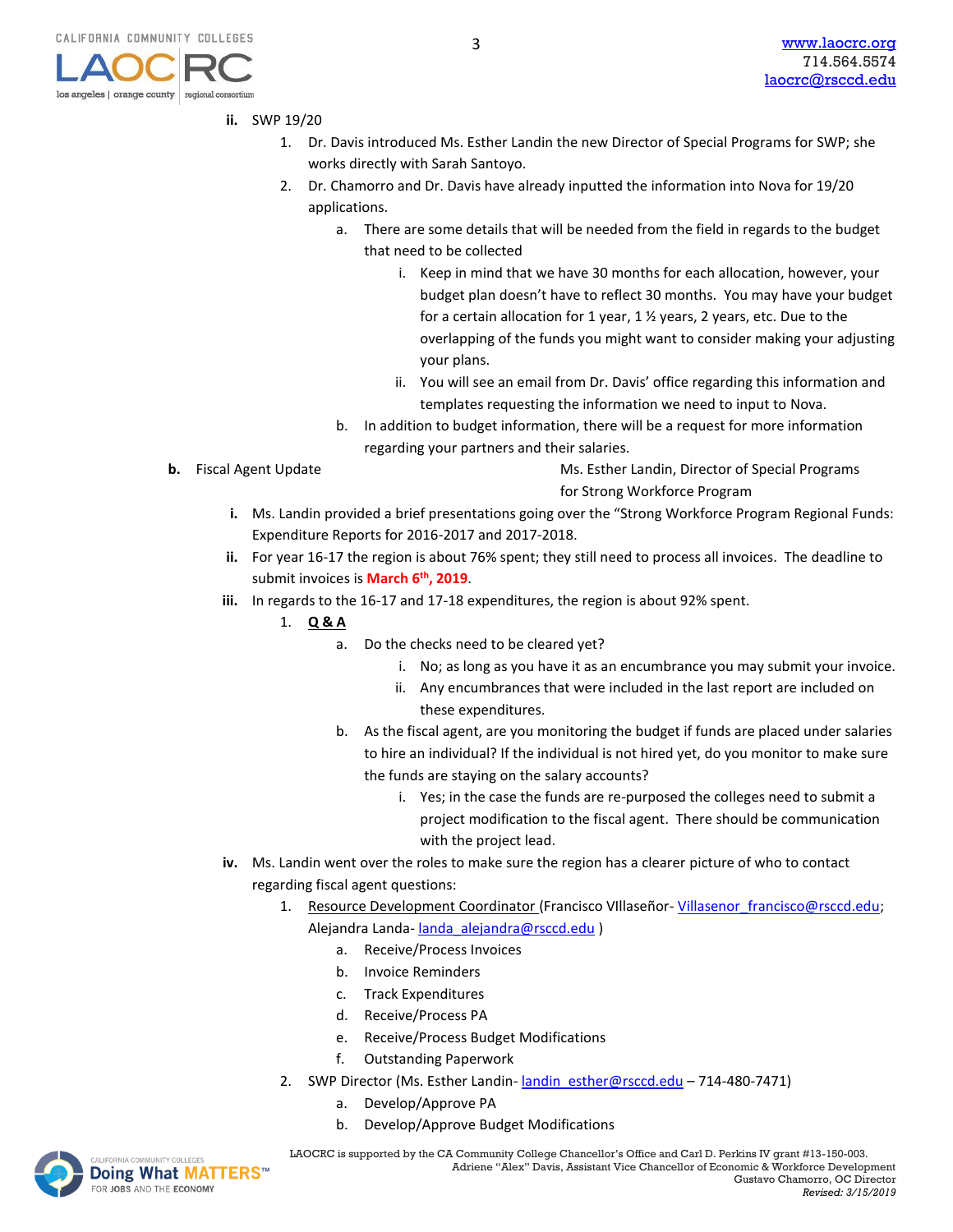

- c. Approve Invoices
- d. Expenditure Reports
- e. Monitor Expenditures/Balances
- f. Manage NOVA Data Entry
- g. Develop/Implement/Align Processes & Structure
- h. Guidance/Technical Assistance on SWP, NOVA, CCCCO Directives
- i. Compliance
- j. Ad Hoc Reports by Request
- **c.** Welcome to Mr. Armando Rivera-Figueroa, new voting member for Los Angeles City College and Dean of CTE and Workforce.

**VII. Updates** *Dr. Marcia Wilson, CRLC Chair and Dean Resource Associate Chair, LAOCRC*

- **a.** Districts
	- **i.** Cerritos
	- **ii.** Citrus
	- **iii.** Coastline
	- **iv.** Compton
	- **v.** Cypress
	- **vi.** East Los Angeles
	- **vii.** El Camino
	- **viii.** Fullerton
	- **ix.** Glendale
	- **x.** Golden West
	- **xi.** Irvine Valley
	- **xii.** Long Beach
	- **xiii.** Los Angeles City
	- **xiv.** Los Angeles Harbor
	- **xv.** Los Angeles Mission
		- 1. LA mission is re-openning the STEM Dean position during spring semester
	- **xvi.** Los Angeles Pierce
	- **xvii.** Los Angeles Southwest
	- **xviii.** Los Angeles Trade-Technical
	- **xix.** Los Angeles Valley
	- **xx.** Mt. SAC
	- **xxi.** Orange Coast
	- **xxii.** Pasadena City
		- 1. They are hiring for three new positions (Workbased Learning Coordinator/Manager, Job Developer, and Student Interviewer.
			- a. These are all for Classified positions.
			- b. They are working on the redesigning the Career Center and they are hoping it will open by the end of April 2019.
	- **xxiii.** Rio Hondo
		- 1. ECU Project: they currently hired Darrow Soares, ECU Director for the ECU project; he is an expert in the field
			- a. He has been contacting all the college partners
		- 2. Career Pathways Project: they updated their website so that the information can flow a lot easier sharing models